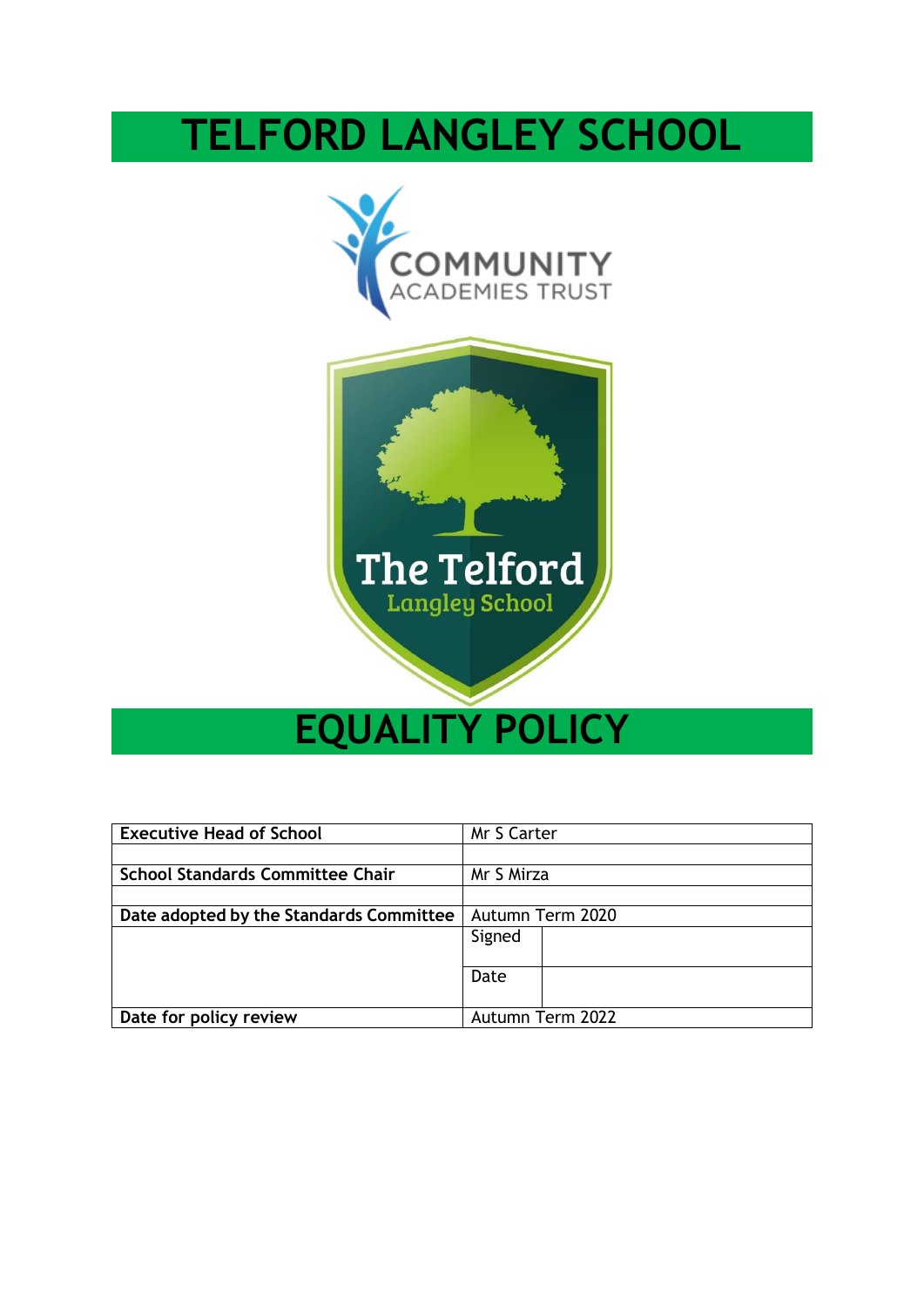#### LEGAL DUTIES

As a school we welcome our duties under the Equality Act 2010. The general duties are to:

- Eliminate Discrimination
- Advance equality of opportunity
- Foster good relations

We understand the principle of the Act and the work needed to ensure that those with protected characteristics are not discriminated against and are given equality of opportunity.

A protected characteristic under the Act covers the groups listed below:

- Age (Adults)
- Disability
- Ethnicity
- Gender
- Gender reassignment
- Maternity and pregnancy
- Religion or belief
- Sexual identity
- Marriage and Civil Partnership (Adults)

In order to meet our general duties, listed above, the law requires us to do some specific duties to demonstrate how we meet the general duties. These are to

- Publish equality information to demonstrate compliance with the general duty across its functions
- Prepare and publish equality objectives

In order to achieve the above commitments, we will collect data related to the protected characteristics above and analyse the data to determine our focus for our equality objectives. The data will be assessed across our core provisions as a school. This will include the following functions

- Admissions
- Attendance
- Attainment
- **Exclusions**
- Prejudice related incidents

Our objectives will detail how we will ensure equality is applied to the services listed above. However, where we find evidence that other functions have a significant impact on any particular group we will include work in this area.

We also welcome our duty under the Education and Inspections Act 206 to promote community cohesion. This policy should be read in conjunction with the Community Academies Trust Disabled Persons Policy.

We recognize that these duties reflect international human rights standards as expressed in the UN convention on the rights of the Child, the UN convention on the Rights of People with Disabilities and the Human Rights Act 1998.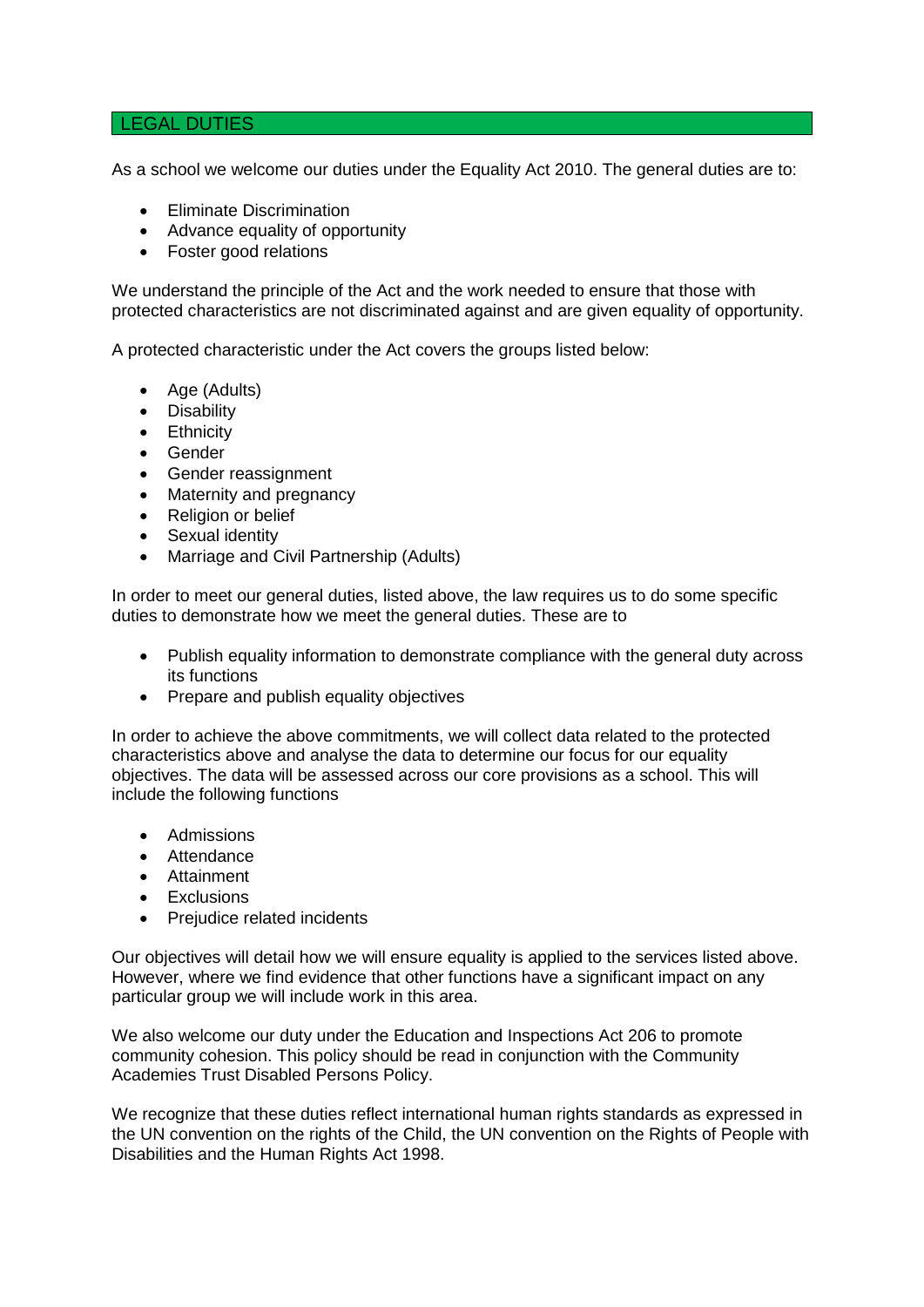### CORE STATEMENTS

In fulfilling our legal obligations we will be guided by seven core statements:

# **STATEMENT 1: ALL LEARNERS ARE OF EQUAL VALUE**

We see all students and potential students, and their parents and carers, as of equal value:

- whether or not they are disabled
- whatever their ethnicity, culture, religious affiliation, national origin or national status
- whichever their gender

# **STATEMENT 2: WE RECOGNISE AND RESPECT DIFFERENCE**

Treating people equally does not necessarily involve treating them all the same. Our policies, procedures and activities must not discriminate, but are differentiated, as appropriate, to take account of differences of life-experience, outlook and background, and in the kinds of barrier and disadvantage which people may face, in relation to:

- o Disability, so that reasonable adjustments are made
- o Ethnicity ,so that different cultural backgrounds and experiences of prejudice are recognised
- $\circ$  Gender, so that the different needs and experiences of girls and boys, and women and men are recognised

### **STATEMENT 3: WE FOSTER POSITIVE ATTITUDES AND RELATIONSHIPS, AND A SHARED SENSE OF COHESION AND BELONGING**

We intend that our policies, procedures and activities should promote:

 Positive attitudes towards disabled people, good relations between disabled and nondisabled people, and an absence of harassment of disabled people

 Positive interaction, good relations and dialogue between groups and communities different from each other in terms of ethnicity, culture, religious affiliation, national origin or national status, and an absence of prejudice- related bullying

 Mutual respect and good relations between boys and girls, women and men, and an absence of sexual harassment.

## **STATEMENT 4: STAFF RECRUITMENT, RETENTION AND DEVELOPMENT**

We ensure that policies and procedures should benefit all employees and potential employees, for example in recruitment and promotion, and in continuing professional development: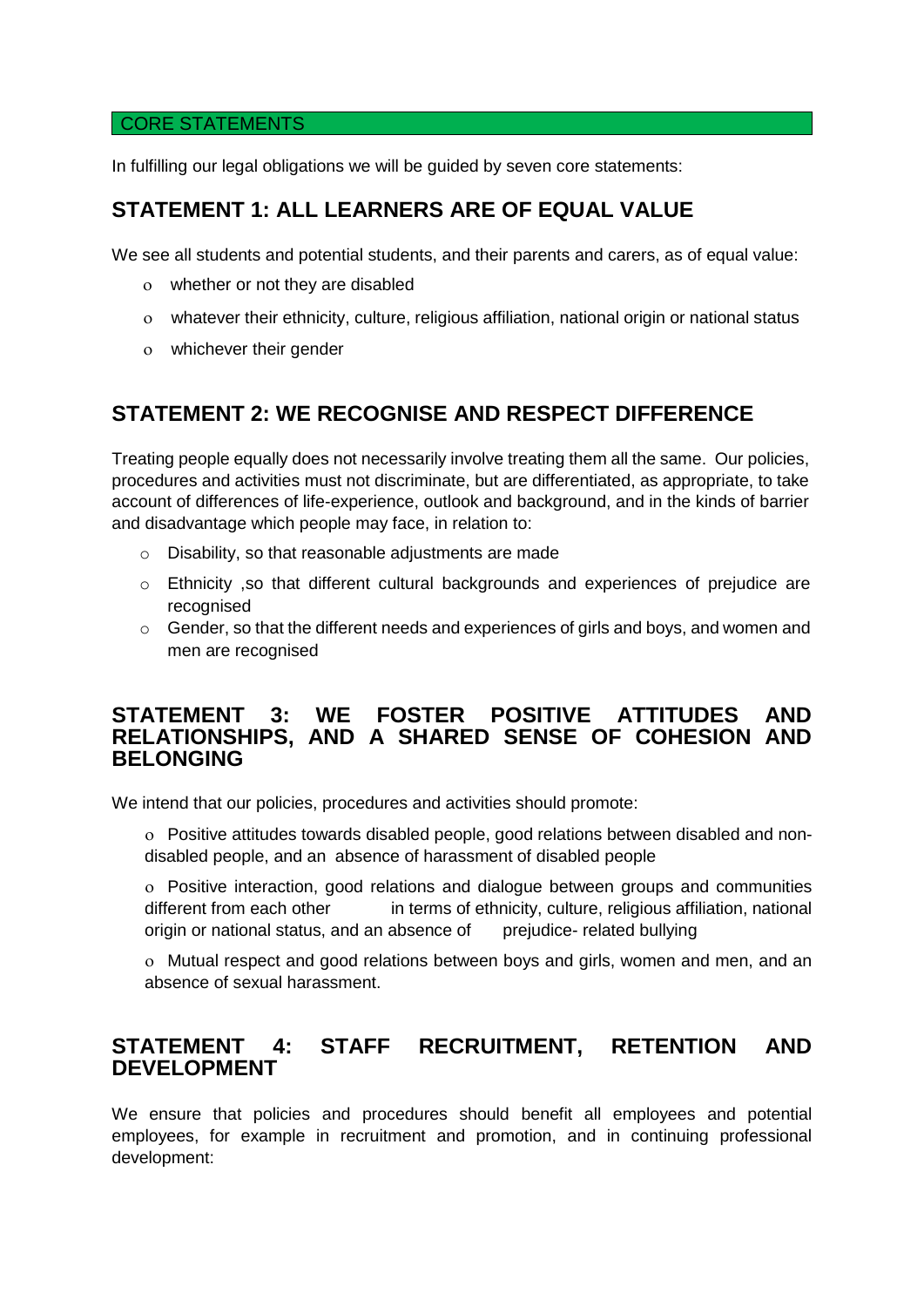- Whether or not they are disabled
- Whatever their ethnicity, culture, religious affiliation, national origin or national status
- whichever their gender

## **STATEMENT 5: WE AIM TO REDUCE AND REMOVE INEQUALITIES AND BARRIERS THAT ALREADY EXIST**

In addition to avoiding or minimising possible negative impacts of our policies, we take opportunities to maximise positive impacts by reducing and removing inequalities and barriers that may already exist between:

- o Disabled and non-disabled people
- o People of different ethnic, cultural and religious backgrounds
- o Girls and boys, women and men

## **STATEMENT 6: WE CONSULT WIDELY**

People affected by a policy or activity should be consulted and involved in the design of new policies, and in the review of existing ones. We involve:

- Disabled people as well as non-disabled people from a range of ethnic, cultural and religious backgrounds
- Both women and men, and girls and boys

## **STATEMENT 7: SOCIETY AS A WHOLE SHOULD BENEFIT**

We intend that our policies and activities should benefit society as a whole, both locally and nationally, by fostering greater social cohesion, and greater participation in public life of:

- Disabled people as well as non-disabled
- People of a wide range of ethnic, cultural and religious backgrounds both women and men, girls and boys

#### ACTION PLANS

We recognise that the actions resulting from a policy statement such as this are what make a difference.

Each year we draw up an action plan within the framework of the overall school improvement plan, setting out the specific equality objectives to be achieved. The objectives which are identified take into account both local and national priorities and issues.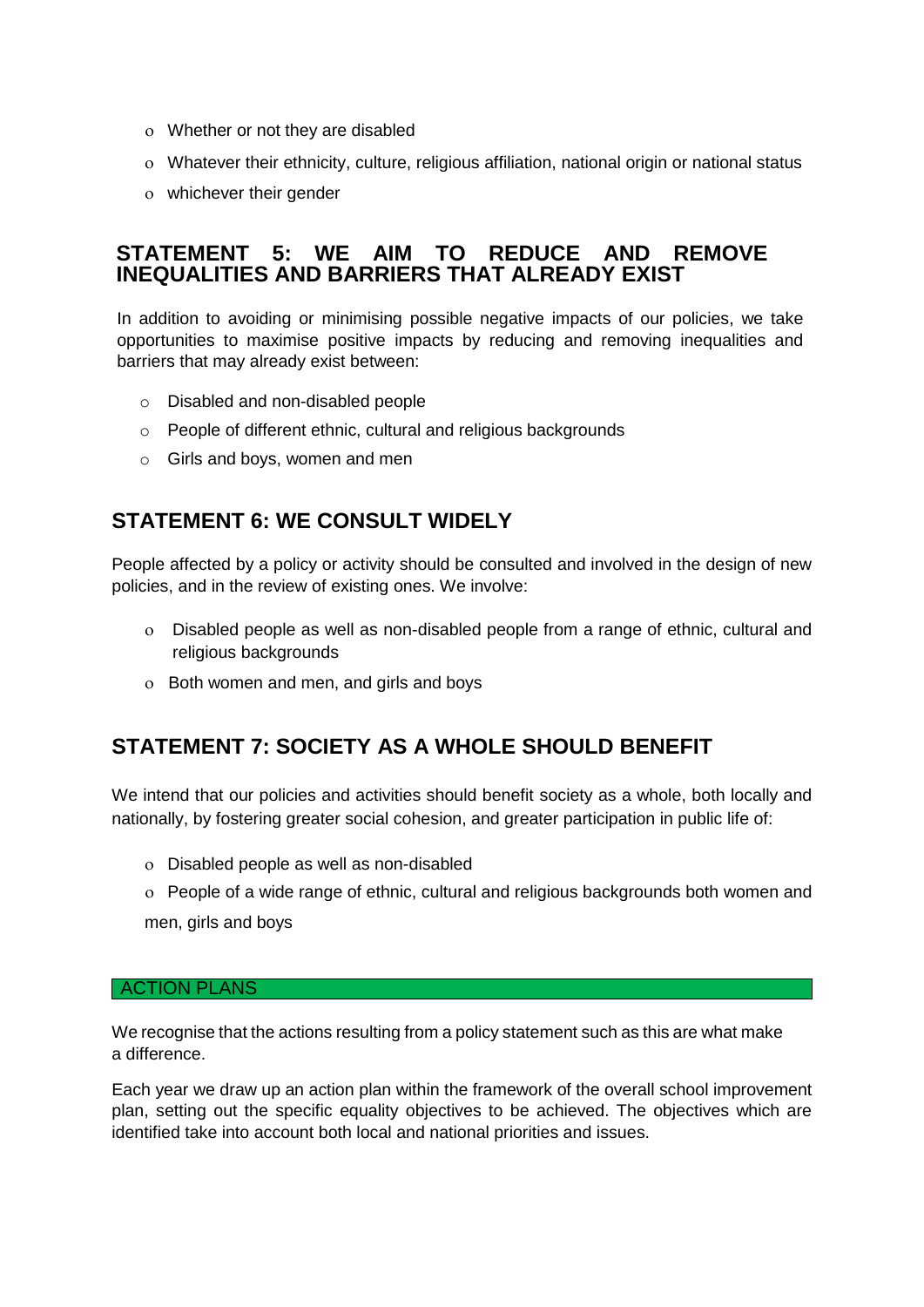#### THE CURRICULUM

We keep each curriculum subject or area under review in order to ensure that teaching and learning reflect the seven statements of equality.

#### ETHOS AND ORGANISATION

We ensure that the seven statements of equality apply to the full range of our policies and practices, including those that are concerned with:

- Students' progress, attainment and achievement
- Students' personal development, welfare and wellbeing
- Teaching styles and strategies
- Admissions and attendance
- Staff recruitment, retention and professional development
- Care, guidance and support
- Behaviour, discipline and exclusions
- Working in partnership with parents, carers and guardians
- Working with the wider community

#### ADDRESSING PREJUDICE AND PREJUDICE-RELATED BULLYING

The school is opposed to all forms of prejudice which stand in the way of fulfilling our legal duties

- Prejudices around disability and special educational needs
- $\circ$  Prejudices around racism and xenophobia, including those that are directed towards religious groups and communities, for example antisemitism and Islamophobia, and those that are directed against travellers, migrants, refugees and people seeking asylum
- Prejudices reflecting sexism and homophobia

At The Telford Langley School we recognise that children and young people who experience any form of prejudice-related discrimination may fare less well in the education system. We provide both our students and staff with an awareness of the impact of prejudice in order to prevent any incidents. If incidents still occur we address them immediately and report them to the local authority.

#### ROLES AND RESPONSIBILITIES

We believe that promoting Equality is the responsibility of everyone in the school community. Specific Responsibilities ae as follows: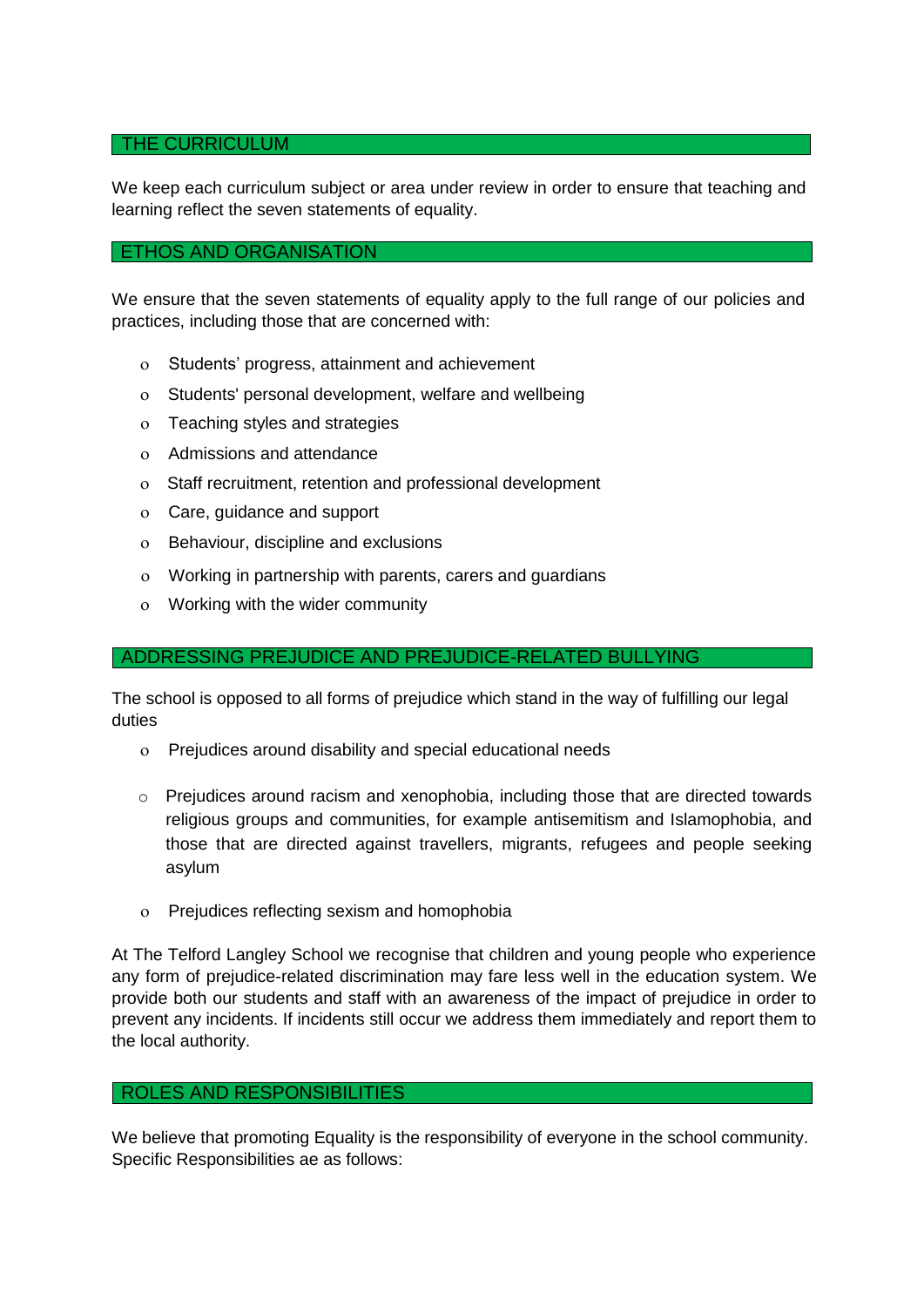| <b>School Community</b>                  | Responsibility                                                                                                                                                                                         |
|------------------------------------------|--------------------------------------------------------------------------------------------------------------------------------------------------------------------------------------------------------|
| Governing Body                           | The governing body is responsible for involving and<br>engaging the whole school community in identifying and<br>understanding equality barriers and in the setting of<br>objectives to address these. |
|                                          | Ensuring that the school complies with legislation, and that<br>this policy and its related procedures and action plan are<br>implemented.                                                             |
|                                          | A member of the governing body has a watching brief<br>regarding the implementation of this policy.                                                                                                    |
| Head of School                           | As above and including:                                                                                                                                                                                |
|                                          | Promoting key messages to staff, parents and students<br>about equality and what is expected of them and what can<br>be expected from the school in carrying out its day to day<br>duties.             |
|                                          | Ensuring the whole school community receives adequate<br>training to meet the need of delivering equality, including<br>raising awareness.                                                             |
|                                          | Ensuring that staff are aware of their responsibility to report<br>prejudice-related incidents                                                                                                         |
|                                          | Take appropriate action<br>in<br>of<br>unlawful<br>any<br>cases<br>discrimination.                                                                                                                     |
| Strategic/Operational<br>Leadership Team | Supporting the Head of School, in carrying out all of the<br>responsibilities outlined above.                                                                                                          |
|                                          | Ensuring fair treatment of all and access to services and<br>opportunities.                                                                                                                            |
| <b>Teaching Staff</b>                    | Helping to deliver the right outcomes for all students.                                                                                                                                                |
|                                          | Upholding the commitment made to students and<br>parents/carers on how they can be expected to be treated.                                                                                             |
|                                          | Designing and delivering an inclusive curriculum                                                                                                                                                       |
|                                          | Ensuring they are aware of their responsibility to report<br>prejudice-related incidents.                                                                                                              |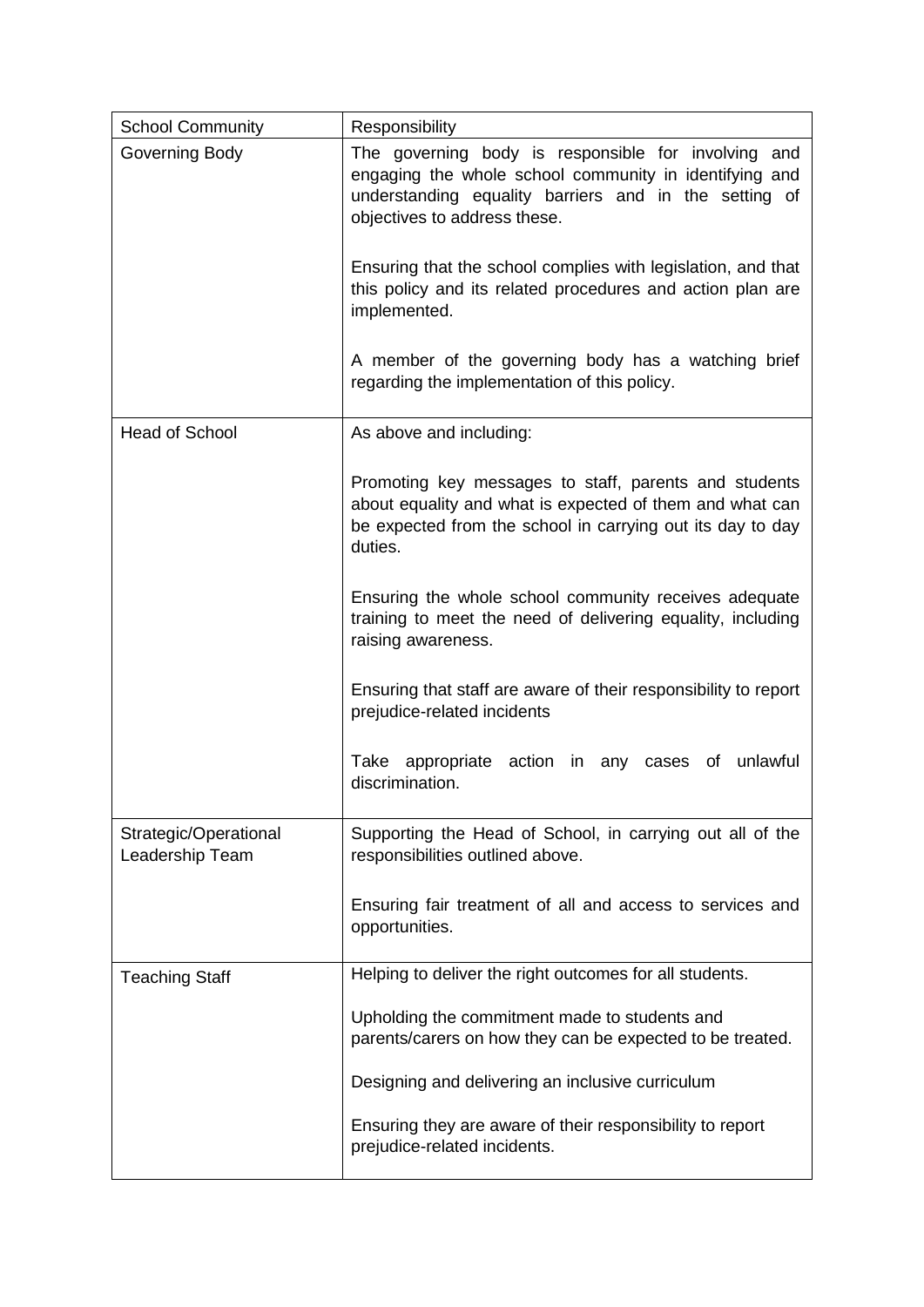|                                | Ensuring incidents concerning students are reported and<br>logged.                                                                                                                                    |
|--------------------------------|-------------------------------------------------------------------------------------------------------------------------------------------------------------------------------------------------------|
|                                | Ensuring all incidents concerning staff are reported and<br>logged.                                                                                                                                   |
|                                | Support students in their class for whom English is an<br>additional language                                                                                                                         |
| Non-Teaching Staff             | Supporting the school and the Governing Body in delivering<br>a fair and equitable service to all stakeholders.                                                                                       |
|                                | Upholding the commitment made by the Head of School on<br>how students and parents/carers can expect to be treated.                                                                                   |
|                                | Supporting colleagues within the community.                                                                                                                                                           |
|                                | Ensuring they are aware of their responsibility to report<br>prejudice-related incidents.                                                                                                             |
| Parents                        | Taking an active part in identifying barriers for the school<br>community and informing the Governing Body of actions that<br>can be taken to eradicate these.                                        |
|                                | Taking an active role in supporting and challenging the<br>school to achieve the commitment given to the school<br>community in tackling inequality and achieving equality of<br>opportunity for all. |
| <b>Students</b>                | Upholding the commitment made by the Head of School on<br>how students and parents/carers, staff and the wider<br>community can expect to be treated.                                                 |
|                                | Supporting the school to achieve the commitment made to<br>tackling inequality.                                                                                                                       |
| <b>Local Community Members</b> | Taking an active part in identifying barriers for the school<br>community and informing the Governing Body of actions that<br>can be taken to eradicate these.                                        |
|                                | Taking an active role in supporting and challenging the<br>school to achieve the commitment given to the school<br>community in tackling inequality and achieving equality of<br>opportunity for all. |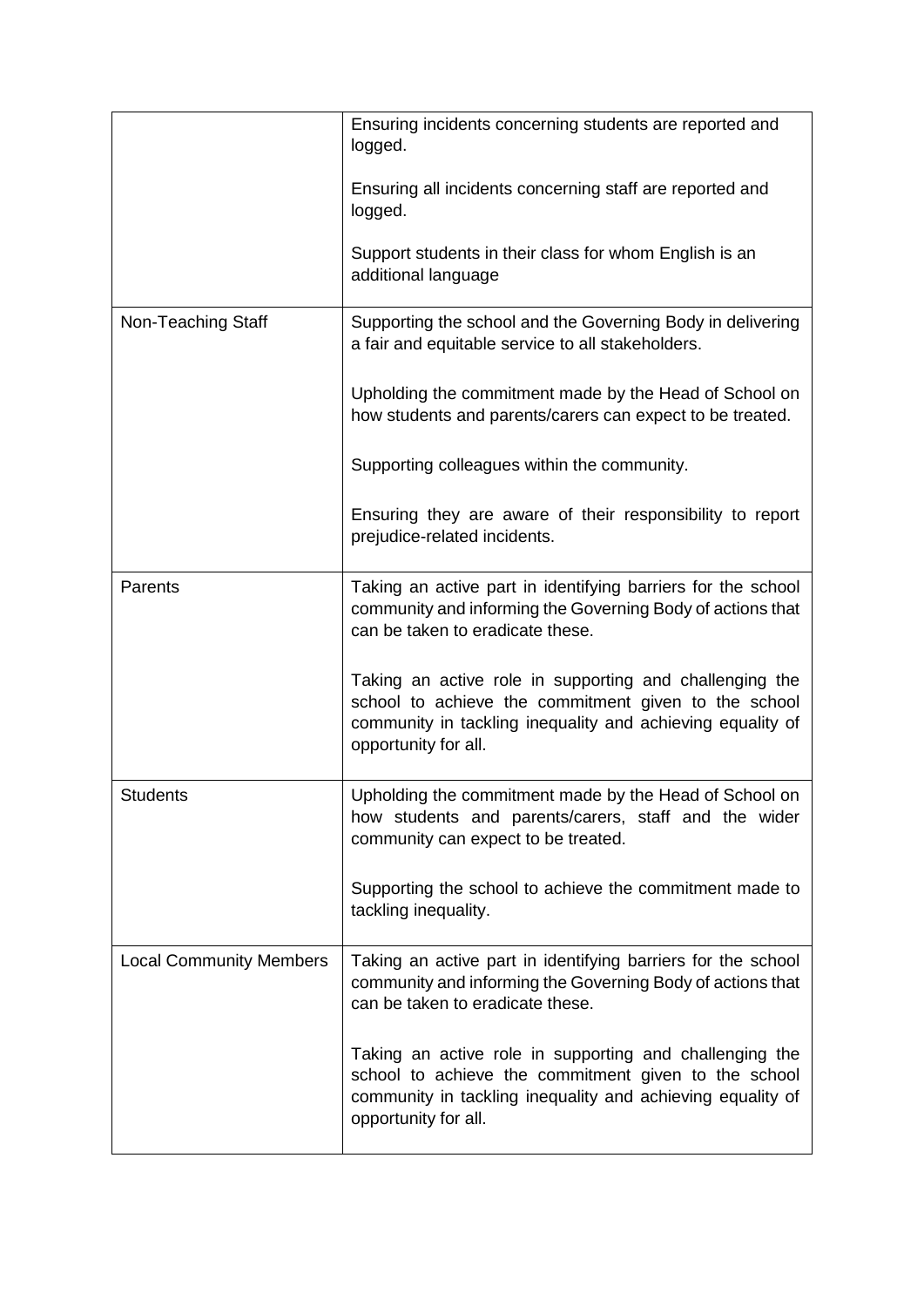#### INFORMATION AND RESOURCES

We ensure that the content of this policy is known to all staff and governors and, as appropriate, to all students and their parents and carers.

All staff and governors have access to a selection of resources which discuss and explain concepts of equality, diversity and community cohesion in appropriate detail.

#### RELIGIOUS OBSERVANCE

We respect the religious beliefs and practice of all staff, students and parents, and comply with reasonable requests relating to religious observance and practice.

#### STAFF DEVELOPMENT AND TRAINING

We ensure that all staff, including support and administrative staff, receive appropriate training and opportunities for professional development, both as individuals and as groups or teams. All staff receive training on the Schools behaviour and child protection policies. Additional training is also provided on

- o What is a prejudice-related incident
- o What are the procedures for dealing with such incidents
- o Who they report a prejudice-related incident to
- o What follow up actions need to be taken

#### BREACHES OF THE POLICY

Breaches of this policy will be dealt with in the same ways that breaches of other school policies are dealt with, as determined by the Head of School and governing body.

#### MONITORING AND EVALUATION

We collect, study and use quantitative and qualitative data relating to the implementation of this policy, and make adjustments as appropriate.

In particular we collect, analyse and use data in relation to achievement, broken down as appropriate according to disabilities and special educational needs; ethnicity, culture, language, religious affiliation, national origin and national status; and gender.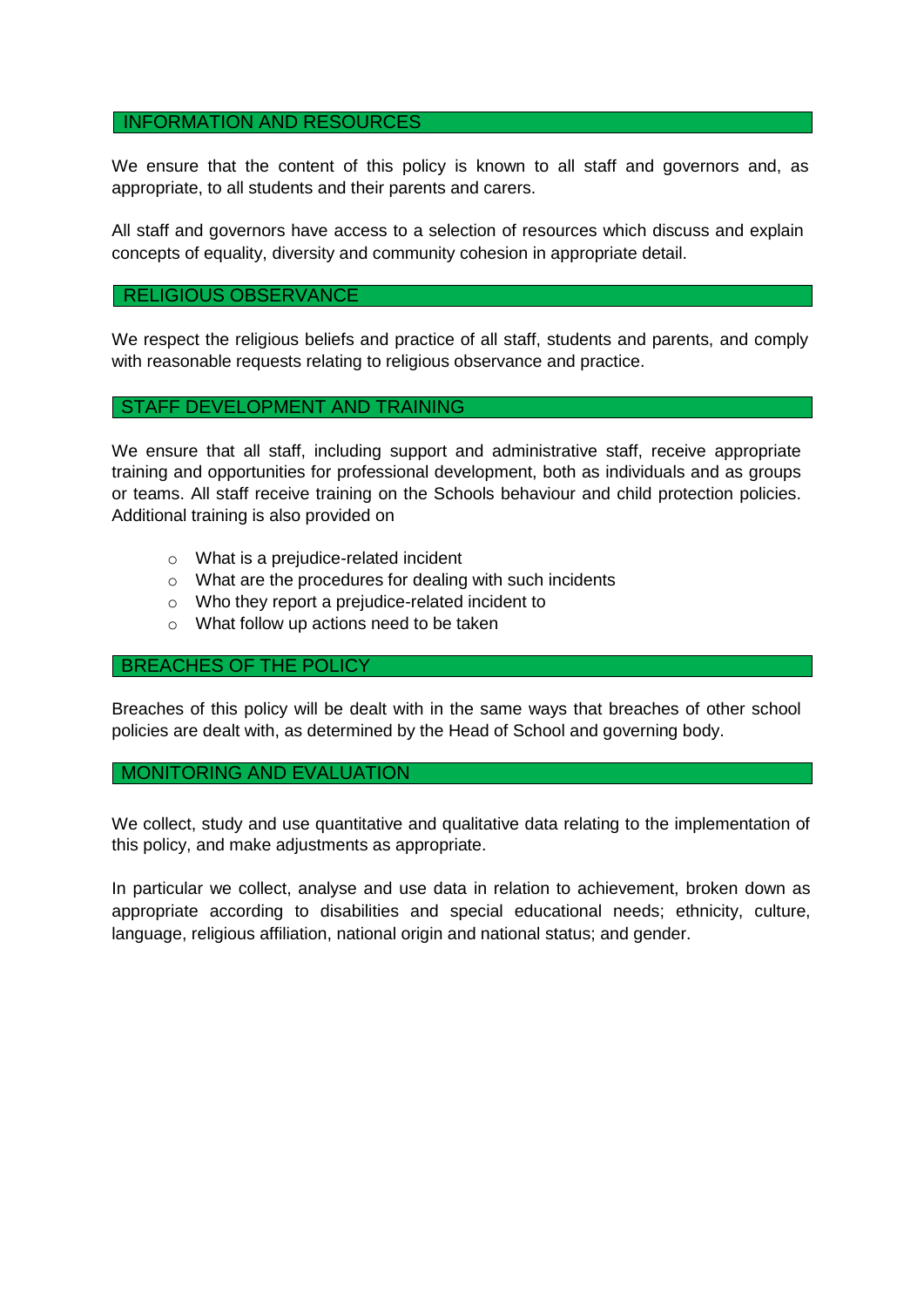| <b>Equality Objective</b>                                                  | Is achieved through                                                                                      | <b>By</b>              | How      | Evidenced in?                                                                                       |
|----------------------------------------------------------------------------|----------------------------------------------------------------------------------------------------------|------------------------|----------|-----------------------------------------------------------------------------------------------------|
|                                                                            |                                                                                                          | whom?                  | often?   |                                                                                                     |
| To narrow the gap in reading<br>ages between W/Bri boys and<br>their peers | Analyse star test data                                                                                   | SFo, ENo,<br><b>PH</b> | Annually | <b>School Standards Committee</b><br>Report<br><b>SEF</b><br><b>Report to SLT</b>                   |
|                                                                            | Analyse chronological reading ages of<br>W/Bri boys in comparison to their peers                         | SFo, ENo,<br><b>PH</b> | Annually | <b>School Standards Committee</b><br>Report<br>Report to SLT                                        |
|                                                                            | Decrease access arrangements in KK3<br>and KS4                                                           | LE, PH                 | Annually | Examination access arrangements                                                                     |
| To promote equality of<br>opportunity for all EAL students                 | Recording and reporting of data on<br>admissions and in year applications                                | <b>KP</b>              | Annually | <b>School Standards Committee</b><br>Report<br><b>SLT</b> report                                    |
|                                                                            | Analyse attainment in KS3 and KS4 for all<br>EAL pupils and compare with local and<br>national standards | <b>KP</b>              | Annually | Analyse School Performance Data<br>SLT report<br><b>School Standards Committee</b><br>Report        |
|                                                                            | Analyse exclusion and consequence data<br>for all pupils                                                 | <b>KP</b>              | Annually | Analyse School Performance Data<br><b>SLT</b> report<br>In Hub Presentations                        |
|                                                                            | Analyse destination data for all EAL<br>students                                                         | KP, JE                 | Annually | Destination report from future focus<br>SLT report                                                  |
|                                                                            | Analyse leadership roles and<br>responsibilities for EAL students                                        | KP, HOH                | Annually | SLT report                                                                                          |
| Narrow the attainment gap<br>between SEN and Non-SEN<br>pupils             | Analyse attendance data                                                                                  | KP, LE                 | Annually | Analyse School Performance Data<br><b>SLT</b> report<br><b>School Standards Committee</b><br>Report |
|                                                                            | Analyse exclusion and consequence data                                                                   | KP, LE                 | Annually | Analyse School Performance Data<br><b>SLT</b> report<br><b>School Standards Committee</b><br>Report |